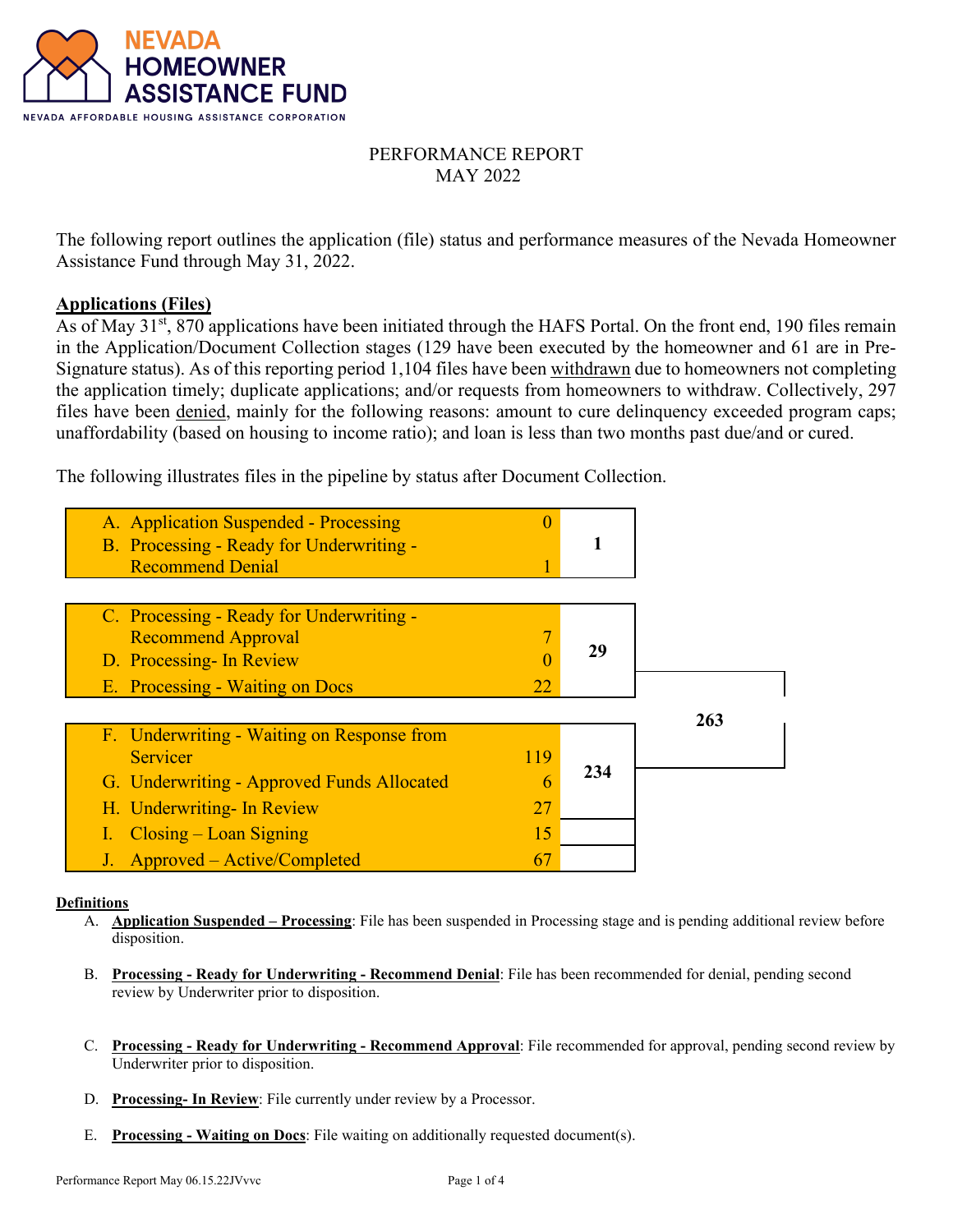

- F. **Underwriting Waiting on Response from Servicer:** File reviewed by Underwriter and waiting for a response from the servicer before disposition and/or funding.
- G. **Underwriting Approved Funds Allocated**: File approved, and funds have been allocated. No payments are made until closing documents have been signed.
- H. **Underwriting- In Review**: File under review by Underwriter prior to sending request for servicer records.
- I. **Closing** Loan Signing takes place. The file has been approved for funding pending the execution of the Deed of Trust and Promissory Note.
- J. **Approved** Payment(s) has/have been made to Servicer/Homeowners Association.

## **Fundings**

During this review period, 54 homeowners have received HAF assistance for a total of \$783,105.60 expended in mortgage and Homeowners Association payments.

## **Performance Measures**

The following charts demonstrate key performance measures for this reporting period, including race/ethnicity and age demographics, socially disadvantaged individuals (SDI), and median income.



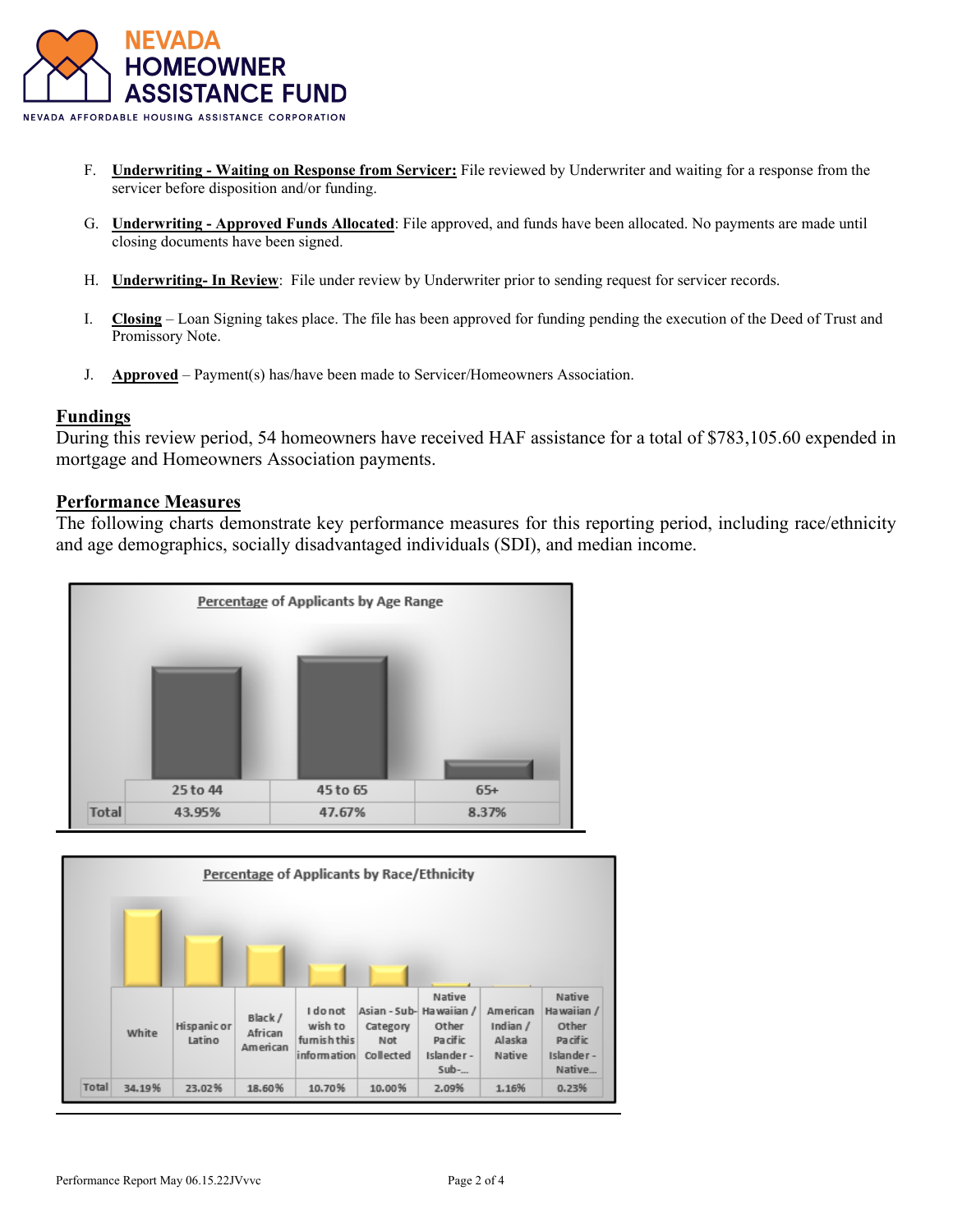